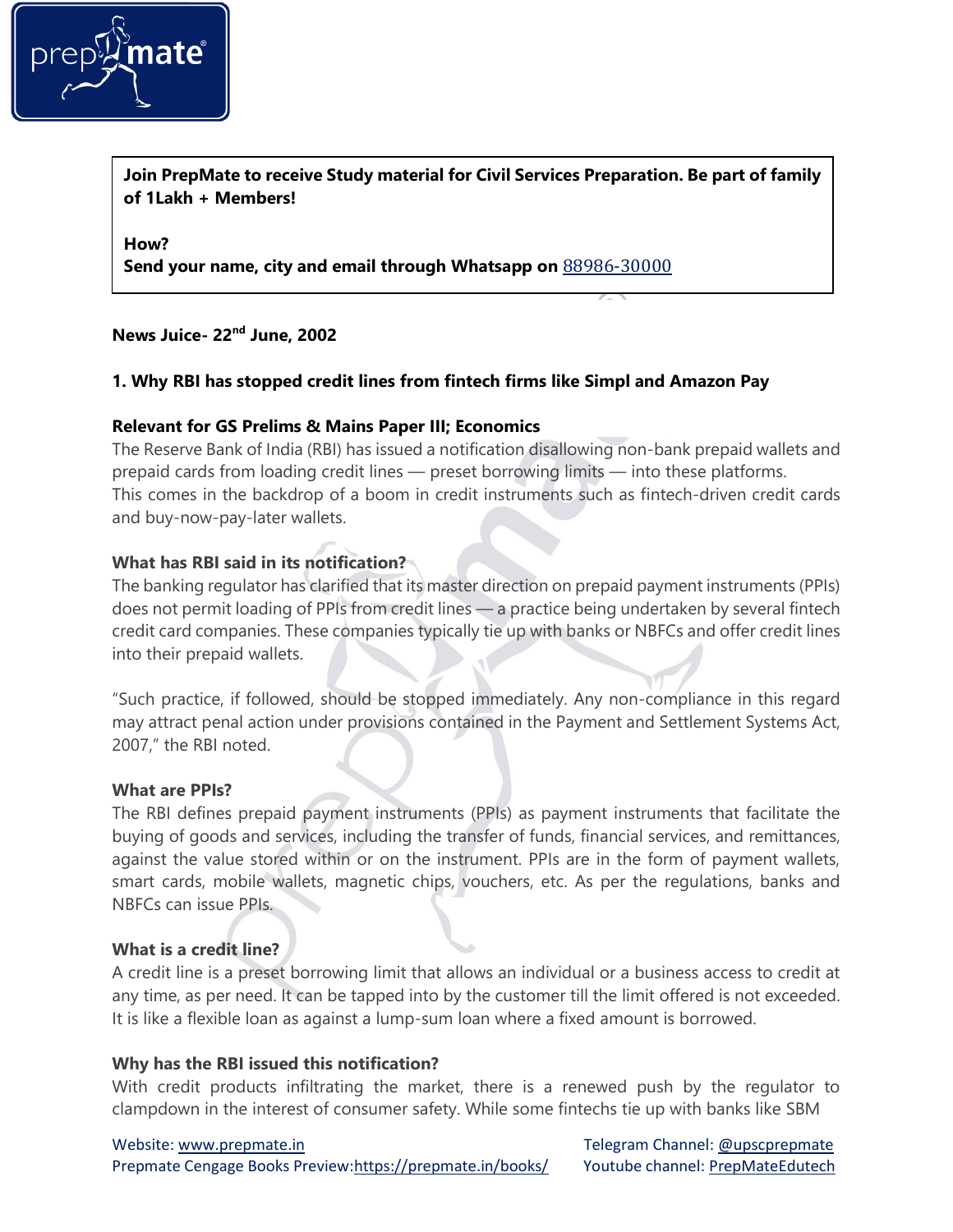

Bank, RBL Bank, Federal Bank, etc. to offer these products, some tie up with NBFCs. In some cases, the credit lines are also extended by the fintech's NBFC partners. Recently, RBI Governor Shaktikanta Das had said that the regulator would soon issue norms to regulate the digital payments space.

## **Which are the fintechs offering credit products in India?**

Today, most fintechs offer a credit product alongside their main offerings. Companies like Paytm, Amazon Pay, LazyPay, Simpl, etc offer postpaid wallets with small credit lines. Others such as Slice, Uni, Fi, OneCard, etc. offer credit cards in partnership with banks and NBFCs.

#### **Source: Indian Express**

## **2. Why has the telecom PLI scheme been extended?**

## **Relevant for GS Prelims & Mains Paper III; Economics**

The Department of Telecommunications (DoT) has extended the production-linked incentive (PLI) scheme for telecom by one year, and has amended the scheme to raise the incentive rate by an additional 1 per cent, aimed towards incentivising design-led manufacturing in the sector.

The amendment comes days after the country took its first step towards 5G [rollout](https://indianexpress.com/article/technology/5g-deployment-aug-sept-20-25-cities-towns-year-end-vaishnaw-7977287/) as the Union Cabinet cleared a proposal to invite applications for spectrum auctions. "With the objective to build a strong ecosystem for 5G, the Union Budget 2022-23 has proposed to launch a scheme for design-led manufacturing as part of the existing PLI scheme.

### **What are the incentives under the amended telecom PLI?**

The design-led manufacturing scheme is open for both medium and small-scale enterprises (MSMEs) and non-MSMEs, including domestic and global companies. The DoT also said applications for design-led manufacturing will be prioritised over other manufacturers. The scheme requires an investment threshold of Rs 10 crore for MSMEs and Rs 100 crore for non-MSMEs, excluding land and building cost.

The Centre will provide additional incentives of over Rs 4,000 crore under the amended scheme. The incentives will be based on incremental sales of the manufactured goods, and range between 4 per cent to 7 per cent for different categories over the years. MSMEs will get an additional 1 per cent incentive in the first, second, and third years. The DoT has also approved 11 new telecom and network products to the existing list of products that can be manufactured under the scheme.

"For promoting design-led manufacturing, DoT is inviting applications from Design-led manufacturers as well as others, for availing incentive under the PLI Scheme for five years commencing from 1st April 2022. Investment made by successful applicants in India from 1st April 2022 onwards and up to Financial Year 2025-2026 shall be eligible, subject to qualifying incremental annual thresholds," the Ministry of Communications said in a statement.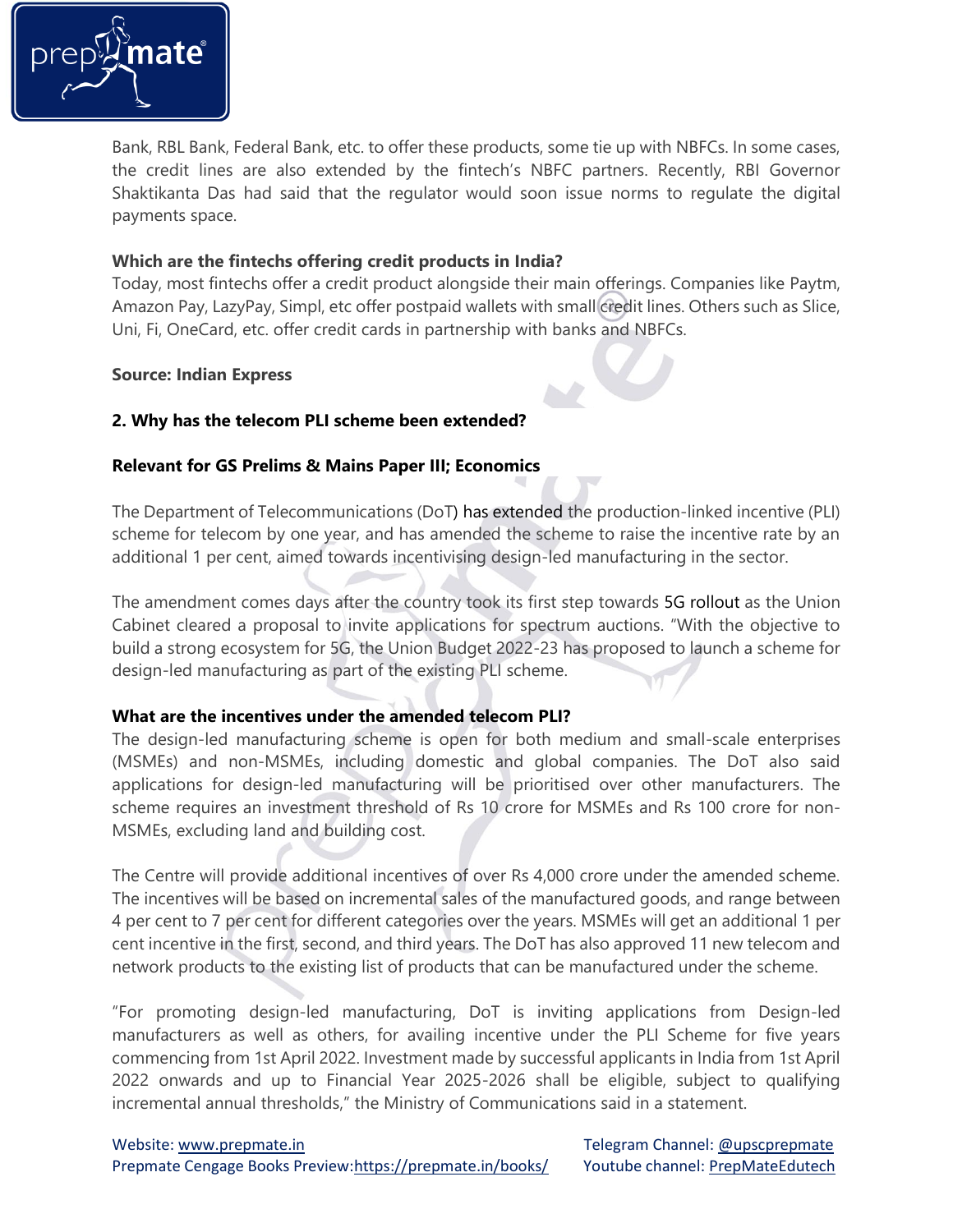

## **How has the telecom PLI fared so far?**

The DoT notified the PLI scheme for telecom and networking products on February 24, 2021, with a financial outlay of Rs 12,195 crore, over five years. In October, it approved 31 proposals entailing an investment of Rs 3,345 crore over the next four and a half years. The shortlisted entities included the likes of Nokia India, HFCL, Dixon Technologies, Flextronics, Foxconn, Coral Telecom, VVDN Technologies, Akashastha Technologies, and GS India.

According to the government's dashboard, so far, Rs 451 crore has been invested in the scheme, led primarily by global companies who account for more than Rs 240 crore of the total investment. Additionally, the scheme has generated over 5,000 employment opportunities and sales worth more than Rs 9,000 crore have taken place under the scheme.

## **Source: The Indian Express**

## **3. What are bird strikes and how they can affect flights**

### **Relevant for GS Prelims & Mains Paper III; Science & Technology**

Sunday saw at least two bird strike incidents happen — one involving a SpiceJet plane flying Patna-Delhi and the second on an IndiGo aircraft flying Guwahati-Delhi. Following both of these incidents, the aircraft had to return back to their origin airports and were grounded for maintenance.

### **What happened on these flights?**

An IndiGo A320neo aircraft took off from Guwahati on Sunday morning and its left engine was damaged after suffering a bird hit when it was at an altitude of 1,600 feet. The pilots then declared an emergency and returned back to Guwahati. The aircraft is being held on the ground there for necessary inspections. In the case of the SpiceJet flight on Sunday afternoon, the pilots of a Boeing 737-800 plane suspected a bird strike during the take-off roll but continued to climb. Following the take-off rotation, they were informed by the cabin crew of sparks emanating from the plane's left engine. Subsequently, the pilots were also informed of smoke coming from one of their aircraft engines by the air traffic control on the ground. This led to pilots declaring an emergency and landing back in Patna.

### **What are bird strikes and what can happen as a result of a strike?**

Bird strikes are among the most common threats to aircraft safety, and they typically occur during the take-off or landing phases of a flight. Dozens of bird strike incidents happen each day but some can be more dangerous than others. Typically, when birds will collide with an aircraft's airframe, it is unlikely to cause significant problems for the pilots flying. But there are cases — like the ones that happened on Sunday — where the aircraft engine ingested the birds causing damage to the power plants. This can lead to a loss of thrust for the engine and cause manoeuvrability problems for the crew. In these cases, where a jet engine ingests a bird, procedures would generally call for pilots to get the plane on the ground at the closest airport.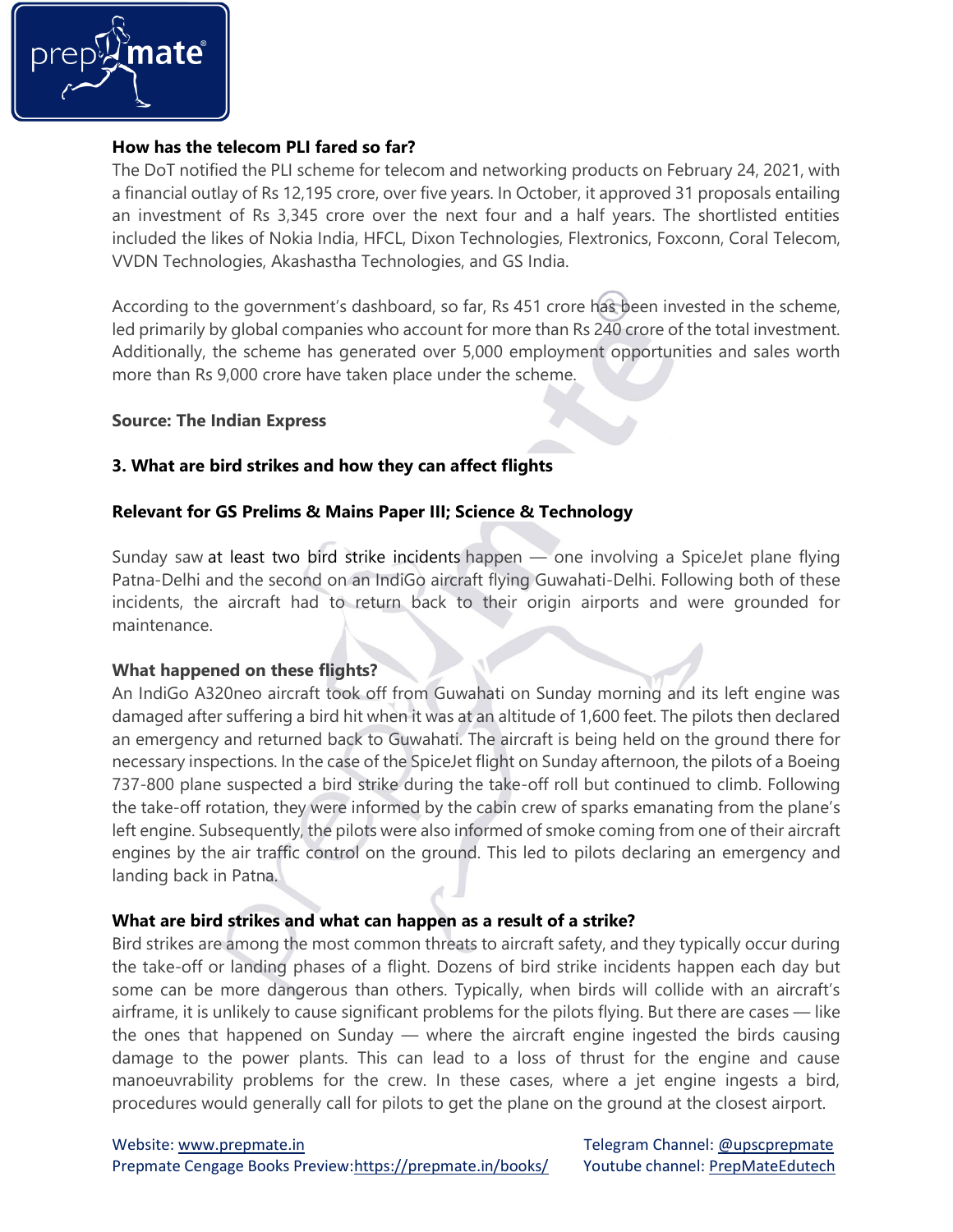

However, while most airframe bird strikes are not considered critical to air safety, if the collision has happened with a window or a windscreen resulting in cracking of the structure, pilots will look to land the plane as early as possible.



## **Could bird strikes be critical to air safety?**

Smaller planes would generally be more susceptible to the dangers of bird strikes than larger ones. Also, modern jetliners are built with a number of redundancies and common passenger aircraft like Boeing 737 or Airbus A320 are designed to safely land with even a single-engine. However, given that bird strikes mostly happen during take-offs and landings, these incidents could distract the pilots during what are highly critical phases of a flight that demand the complete attention of the crew.

## **What causes bird strikes and what are some of the solutions to this problem?**

In the simplest of terms, the presence of birds around an airfield increases the chances of a bird strike. In monsoons, as water puddles emerge in open grounds attracting insects to breed, it also increases the presence of birds in these regions. In some cases, bird hits also happen at higher altitudes when a plane is cruising. These are more dangerous than the low-altitude hits given that they can cause rapid depressurisation of cabins. Other reasons for bird activity around an airfield could be the presence of landfills or waste disposal sites that attract a large number of birds.

For example, in 2019, the Ahmedabad airport saw 11 wildlife strike events every 10,000 flights. One of the key reasons behind this was the dismantling of a large garbage dump in Ahmedabad that was located almost directly in the trajectory of flights approaching the airport, a move that has caused the birds circling the landfill to disperse. The Ministry of Civil Aviation and the DGCA have recognised wildlife strikes, including bird and animal hits, to aircraft as one of the "State Safety Priority", and the aviation regulator regularly carries out aerodrome inspections that are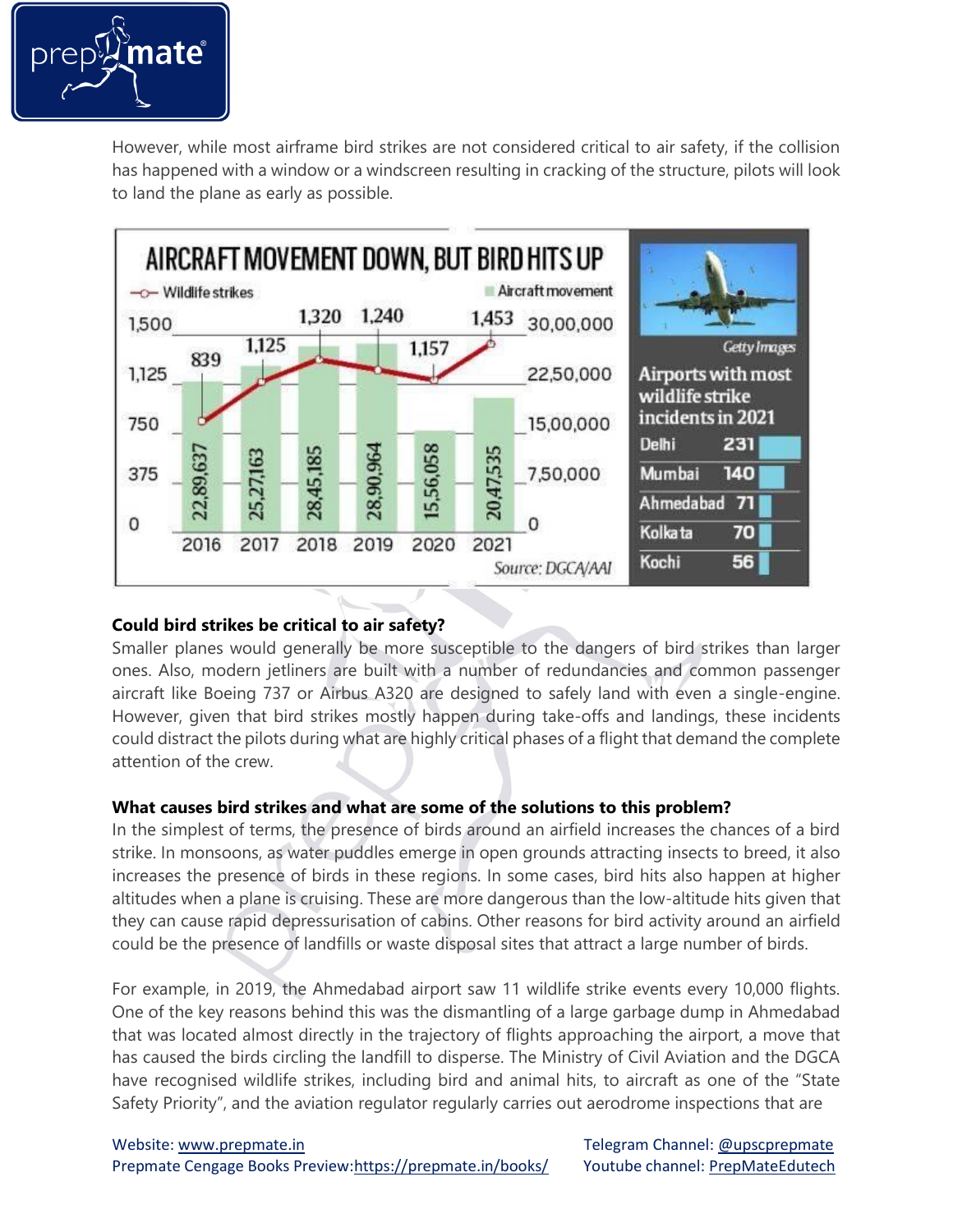

considered critical with regard to wildlife strikes. Aviation authorities, along with local agencies, work on reducing wildlife presence around airports from time to time.

## **Source : The Indian Express**

# **4. What are the implications of French President Macron losing the majority in the National Assembly? Who is his main Opposition?**

## **Relevant for GS Prelims & Mains Paper II; International Issues**

President Emmanuel Macron has lost his majority in the National Assembly, the lower house of the French Parliament. In the legislative elections, which concluded on June 19, Ensemble, the centrist coalition led by Mr. Macron, could muster only 245 seats in the 577-member assembly. The number needed for an absolute majority is 289. At the same time, NUPES, the left-wing alliance led by Jean-Luc Melenchon, and the far-right National Rally of Marine Le Pen made substantial gains, finishing with 131 and 89 seats respectively. The mainstream conservatives, Les Republicains, managed to get 61 seats.

## **What is the significance of France's legislative elections?**

Although the President's office is the most powerful of political posts in France, with scope to govern by decree, a majority in the National Assembly is still needed for passing new laws or amending the Constitution. In the 2017 legislative elections, Mr. Macron's party and his allies won an absolute majority of 350 seats, which meant he could push through whatever legislation he wanted in line with his policy goals. But this time, short of the majority needed to control the Assembly, he may be forced to make political compromises in order to cobble up the numbers.

Apart from having a say on key bills, members of the National Assembly, or 'deputies', also have the power to pose tough questions to cabinet Ministers, organise hearings, and set up enquiry committees.

### **How do the legislative elections work?**

The legislative polls are held in two rounds, with one elected deputy for each of the 577 constituencies. The top two candidates with the most votes in the first round face off in the second round to determine the winner. But if a candidate wins more than 50% of the vote in the first round — which is rare — then she is declared elected without the need for a second round. This year, the first and second rounds were held on the 12th and 19th of June respectively. After the first round, the centrist Ensemble coalition and the leftwing NUPES were neck-and-neck with around 25% of the votes each, while the National Rally got 19% and Les Republicains, 10%.

## **Why did President Macron lose his majority, and which parties have gained at his expense?**

Mr. Macron's pro-business policies, rising inequality, and growing discontent over inflation have been steadily eroding his support base, especially among left-leaning voters. One major factor in his comfortable win in the Presidential elections was the keenly felt political imperative to keep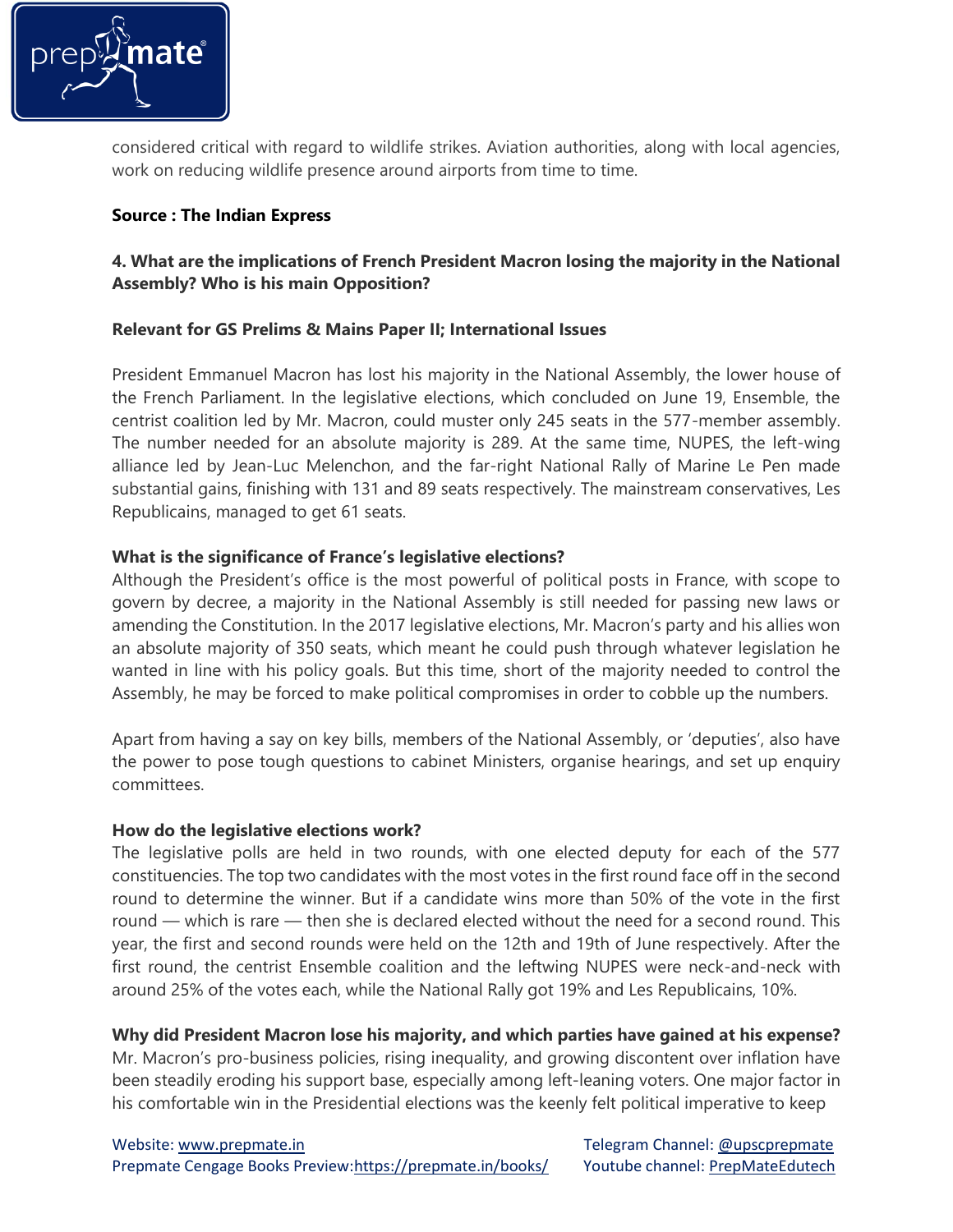

the far-right Marine Le Pen out of the Elysee Palace. It delivered to Macron the votes of the left parties in addition to his own. But this factor was not in play in the legislative elections where the firebrand leftist Mr. Melenchon strung together a robust alliance of all the left and green parties and ensured they were not contesting against each other. As a result, the leftwing coalition increased its presence in the National Assembly from 45 to 131. Another big gainer from the disenchantment with Macron's policies — especially his forays into pension reform — seems to be the far-right Ms. Le Pen, whose party increased its tally more than ten-fold, from eight to 89.

## **What are the ideological differences between Mr. Macron and his main opposition in the National Assembly?**

President Macron's main Opposition in Parliament would be the leftwing NUPES coalition led by Mr. Melenchon. NUPES, or New Social and Ecological People's Union, includes communists, socialists, Greens and different shades of leftwing groups that do not necessarily agree on every issue. Mr. Macron, a former investment banker, followed classic neoliberal policies in his first term as President — he lowered corporate tax rates from 33.3% to 25%, ushered in labour reforms that cut employment benefits and enabled easier lay-offs, and did away with the wealth tax.

He now wants to raise the retirement age — a move strongly opposed by the working classes and the vast bureaucracy. NUPES, on the other hand, has an agenda focused on social and climate justice. It is calling for the retirement age to be lowered from 62 to 60, the return of the wealth tax, and for the minimum wage to be hiked by 15%. While Mr. Macron already has — in the aftermath of the inflation fuelled by factors related to the Ukraine war — capped fuel and gas prices, NUPES wants a cap on the prices of all essentials. With regard to the EU, Mr. Melenchon has been speaking of France unilaterally disregarding EU treaties that interfere with its national policies, but he doesn't enjoy the support of all his coalition partners on this issue.

### **Lacking a majority in Parliament, what are Macron's options?**

Political observers speculate that he might try to regain control of the Assembly by seeking an alliance with a broadly like-minded rival, such as Les Republicains, whose 61 seats would be enough to secure a majority. The other alternative would be to negotiate and build consensus with select parties on specific issues in order to get key legislation passed.

## **What does the reduced majority mean in terms of France's position with regard to the Ukraine war?**

It is unlikely to matter in terms of France's foreign policy. However, the indirect political pressure on the Macron government on account of the war's impact on the domestic economy, especially inflation, is bound to go up with a higher representation of the Opposition in the Assembly and its enhanced power to block legislations.

### **Source: The Hindu**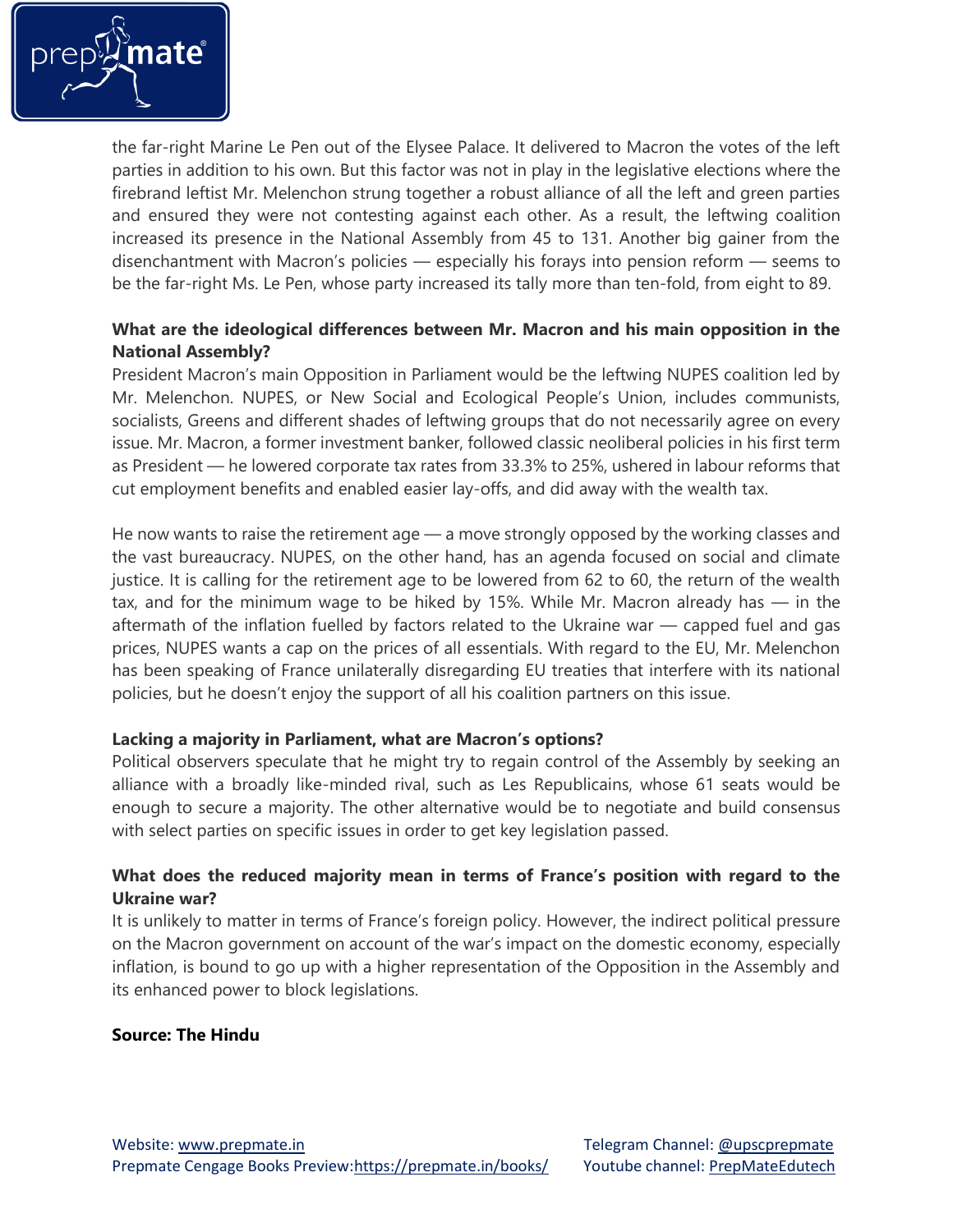

# **5. El Salvador's Bitcoin bet**

## **Relevant for GS Prelims & Mains Paper II; International Issues**

The crash in the price of Bitcoin and other cryptocurrencies has put El Salvador's government in trouble. The Central American country, led by President Nayib Bukele who is a self-proclaimed fan of cryptocurrencies, had adopted Bitcoin as an official currency in September last year. The crash in the price of Bitcoin has raised concerns over the government's ability to repay its debt.

## **What is the problem in El Salvador?**

The crash in the price of Bitcoin from around \$69,000 in November last year to around \$20,000 this week has caused losses to investors around the world. According to some estimates, the average cryptocurrency investor is deep in losses after the significant correction in the prices of cryptocurrencies. The crash in Bitcoin's price has not spared the government of El Salvador either. President Bukele has been using taxpayer's money to bet on Bitcoin. In fact, a lot of times when the price of Bitcoin crashed steeply, he had gone on popular social media site Twitter to announce to the world that he was 'buying the dip' (this refers to purchasing an asset after it has dropped in price). Even during the current crash, he has plunged into the market to buy Bitcoin and has urged citizens of El Salvador to be patient. It is said that the El Salvador government's investment of over \$100 million in Bitcoin has lost more than half of its value till date due to the crash.

## **Why did El Salvador adopt Bitcoin as an official currency?**

In 2001, El Salvador had adopted the U.S. dollar as its official currency. After Bitcoin was adopted as an official currency in September last year, both Bitcoin and the U.S. dollar have been used as official currencies. The El Salvador government has been trying to encourage citizens to primarily use Bitcoin for their daily transactions. It even came out with a payments wallet named Chivo which gave out for free Bitcoin worth \$30 initially to encourage people to use Bitcoin in transactions.

Analysts believe that the decision to adopt Bitcoin as an official currency may have to do with the El Salvador government's inability to borrow in U.S. dollars. El Salvador's public debt has risen to over 100% of gross domestic product and its recent attempt to borrow \$1 billion using bonds backed by Bitcoin failed. The government's bonds are trading at a steep discount and are classified as junk by investors. President Bukele has already had to rely on financial help from the International Monetary Fund (IMF) and the World Bank to meet his government's spending needs. It should be noted that while the El Salvador government can tax its citizens to meet its need for dollars, it could turn out to be an unpopular move among citizens. Many believe that the President has mismanaged funds received from abroad during the pandemic and this has made international organisations hesitant to lend any more dollars to his government. The IMF had also opposed President Bukele's decision to make Bitcoin an official currency.

Bitcoin offers a chance for the El Salvador government to cut down its reliance on the U.S. dollar to fund its spending. Greater adoption of Bitcoin in El Salvador will allow the government to tax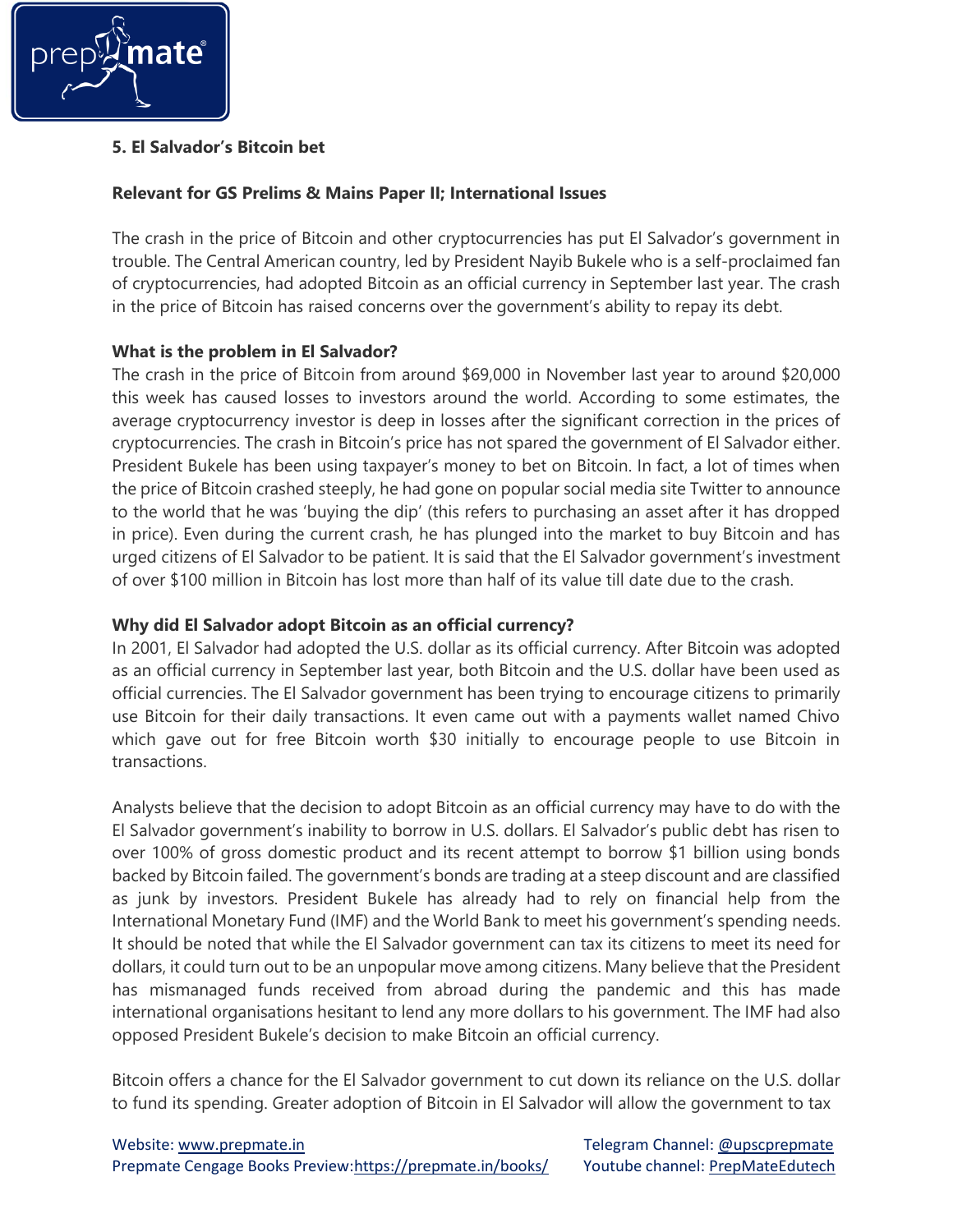

and spend in Bitcoins instead of U.S. dollars. This maybe why the government is making various attempts to encourage the use of Bitcoin over U.S. dollars by its citizens. Mr. Bukele has also set up geothermal plants to power his Bitcoin mining facilities. He can use the mined Bitcoins to directly fund his government's domestic spending if Bitcoin gains greater acceptance in the country. Otherwise, he can exchange his Bitcoin for U.S. dollars and use it to repay debt or even spend it on the domestic economy since the dollar is still the most commonly accepted currency in El Salvador. This is why the fall in the price of Bitcoin is worrying analysts. A crash in Bitcoin's price against the U.S. dollar means that the government will have to sell its Bitcoin for fewer dollars, thus affecting its capacity to repay dollar debt.

## **How well has Bitcoin done in El Salvador?**

Most citizens of El Salvador have been reluctant to adopt Bitcoin as a medium of exchange, that is, as money. Many citizens, it is claimed, registered on the payments wallet Chivo that was pushed by the government simply to sell off their free Bitcoin in exchange for \$30. It should be noted that the acceptance of cryptocurrencies in general has been miniscule across the globe. This has been the case despite the fact that the supply of cryptocurrencies is limited by design, which could potentially help them maintain or increase in value over time. One big reason for the low acceptance of cryptocurrencies has been their extreme price volatility, making them an unreliable store of value. People in general are hesitant to accept something as money if they are not fairly sure about its likely value in the future.

## **Source: The Hindu**

## **6. Indian interests at the WTO Ministerial Conference**

## **Relevant for GS Prelims & Mains Paper III; Economics**

On June 17, member countries of the World Trade Organization (WTO) wrapped up the Ministerial Conference's twelfth outing (MC12) securing agreements on relaxing patent regulations to achieve global vaccine equity; ensuring food security, according subsidies to the fisheries sector and continuing moratoriums relevant to e-commerce, among others. Together they constitute what WTO's Director-General Ngozi Okonjo-Iweala referred to as the "Geneva Package." India saw some successes at the MC12 with respect to the above mentioned sectors.

### **What is the WTO's Ministerial Conference?**

The MC is at the very top of WTO's organisational chart. It meets once every two years and can take decisions on all matters under any multilateral trade agreement. Unlike other organisations, such as the International Monetary Fund or World Bank, WTO does not delegate power to a board of directors or an organisational chief. All decisions at the WTO are made collectively and through consensus among member countries at varied councils and committees. This year's conference took place in Geneva, Switzerland.

### **What were the debates around agriculture at the MC?**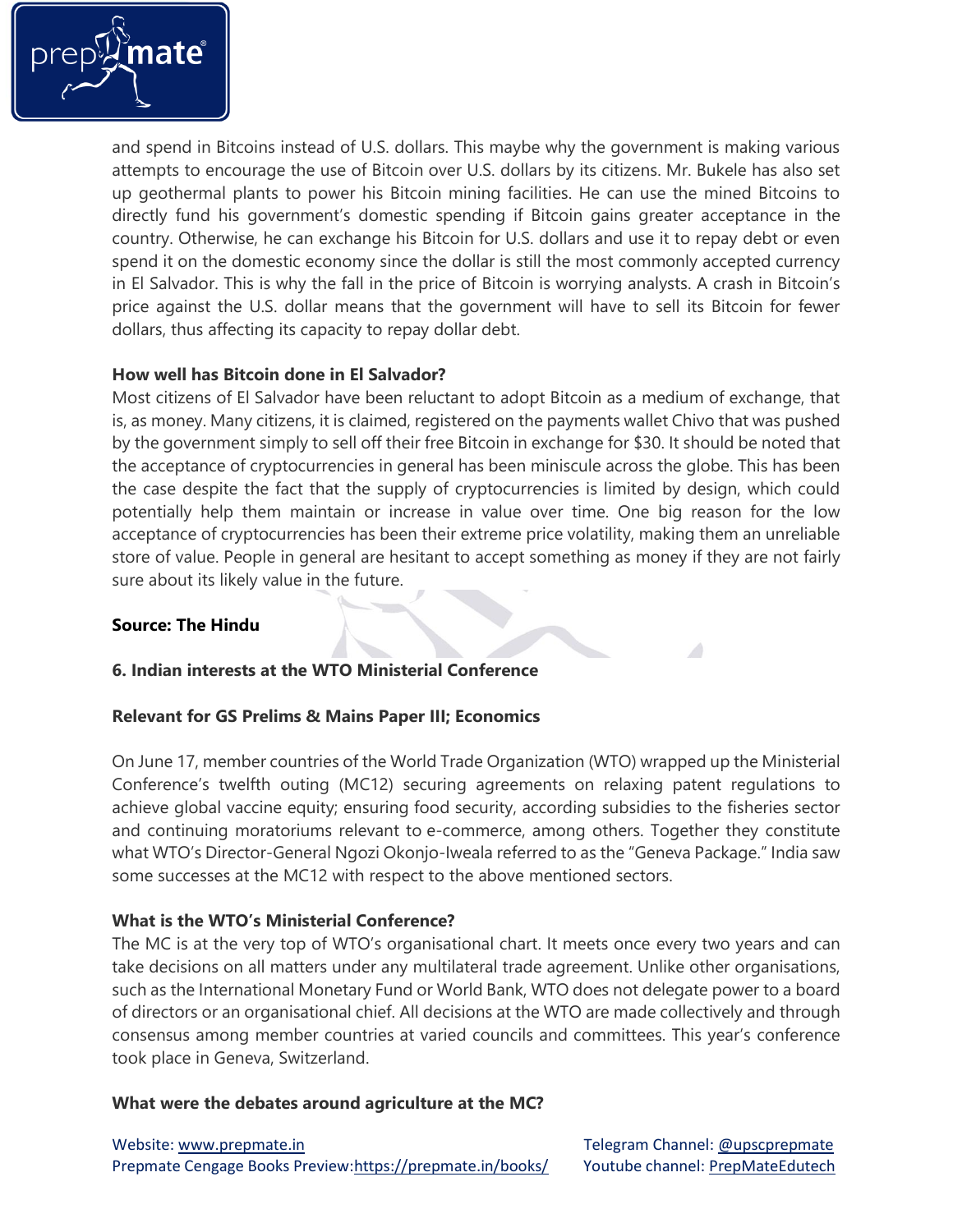

The agreements on the subject are of particular significance to India. Referring to its status as a significant contributor to the World Food Programme (WFP), India had earlier stated that it had never imposed export restrictions for procurement under the programme. It put forth that a blanket exemption could constrain its work in ensuring food security back home. In such a situation, it would have to keep its WFP commitments irrespective of its domestic needs. Negotiators agreed that member countries would not impose export prohibitions or restrictions on foodstuffs purchased for humanitarian purposes of the WFP. The decision would however not prevent member countries from adopting measures for ensuring domestic food security.

Negotiators could not reach agreements on issues such as permissible public stockholding threshold for domestic food security, domestic support to agriculture, cotton, and market access. The central premise of the agreements was to ensure availability, accessibility and affordability of food to those in need, especially in humanitarian emergencies. It encouraged member countries with available surplus to release them on international markets in compliance with WTO regulations. Moreover, it instituted a work programme to come up with measures to help LDCs (least-developed countries) and NFIDCs (Net Food Importing Developing Countries) enhance their domestic food security and bolster agricultural production.

### **What about fisheries related agreements?**

India successfully managed to carve out an agreement on eliminating subsidies to those engaged in illegal, unreported and unregulated fishing. The only exception for continuing subsidies for overfished stock is when they are deemed essential to rebuild them to a biologically sustainable level. Overfishing refers to exploiting fishes at a pace faster than they could replenish themselves — currently standing at 34% as per the UN Food and Agriculture Organization (FAO). Declining fish stocks threaten to worsen poverty and endanger communities that rely on aquatic creatures for their livelihood and food security.

Further, the agreements hold that there would be no limitation on subsidies granted or maintained by developing or least-developed countries for fishing within their exclusive economic zones (EEZ).

### **Have the current moratoriums on electronic transmissions been extended?**

Member countries agreed to extend the current moratorium on not imposing customs duties on electronic transmission (ET) until MC13 — scheduled to take place in December 2023. 105 countries which includes the U.S. , the U.K., Australia, China and Japan among others , had sought an extension of the moratorium, with India and South Africa being in opposition.

Broadly, ETs consist of online deliveries such as music, e-books, films, software and video games. They differ from other cross-border e-commerce since they are ordered online but not delivered physically.

Proponents had put forth that the moratorium would help maintain certainty and predictability for businesses and consumers particularly in the context of the pandemic. On the other hand,